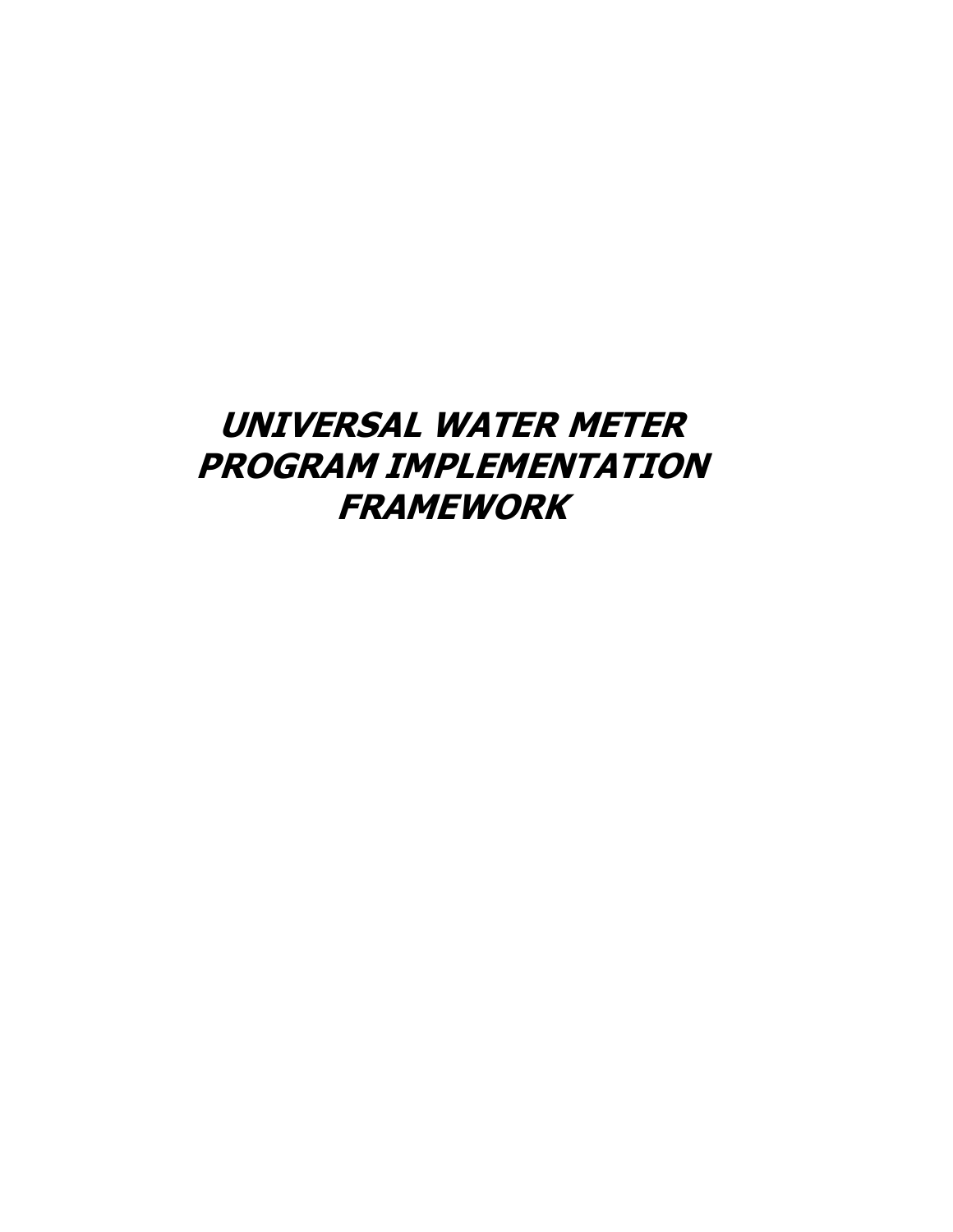

# **TABLE OF CONTENTS**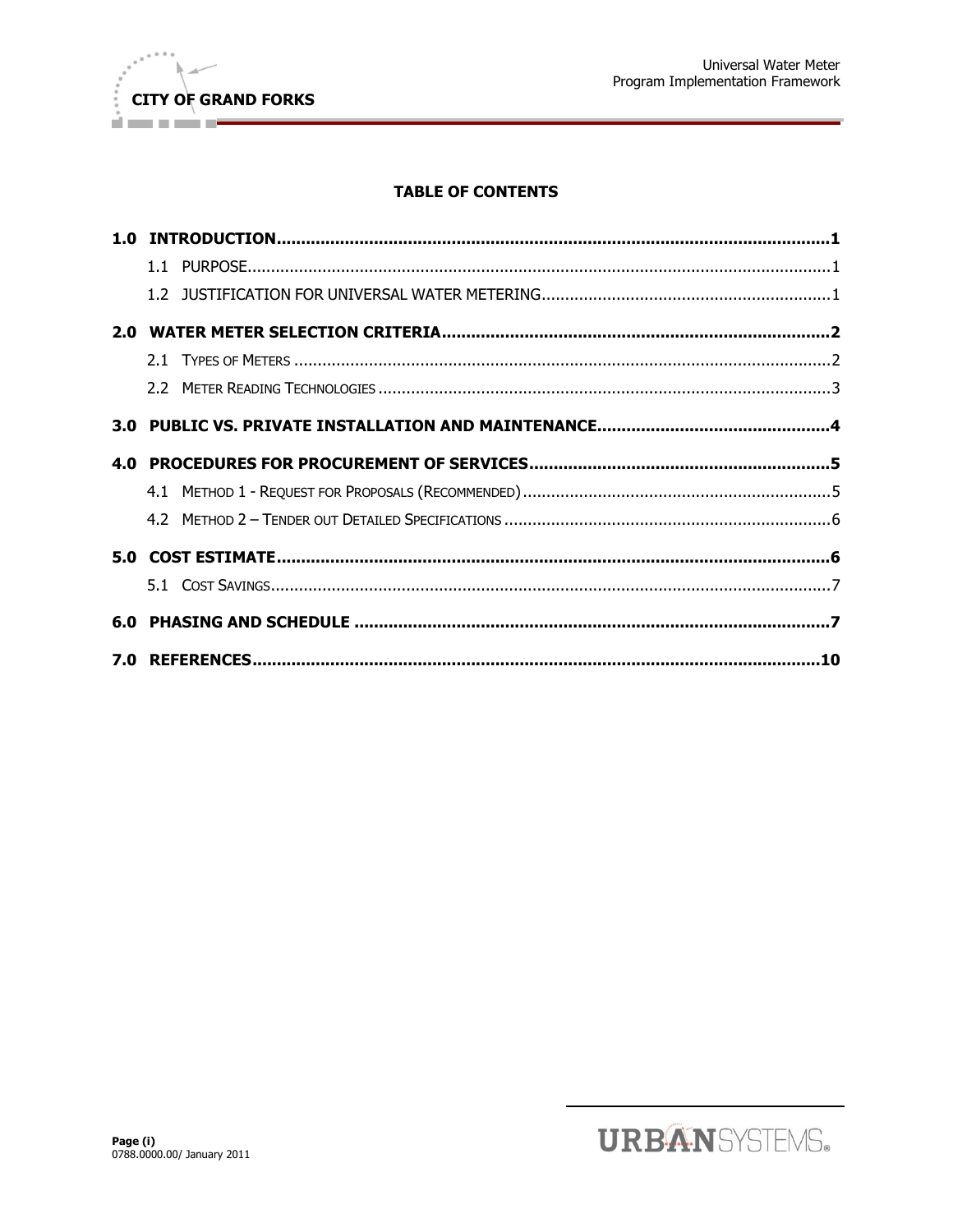# <span id="page-2-1"></span><span id="page-2-0"></span>**1.0 INTRODUCTION**

## **1.1 PURPOSE**

The purpose of this report is not to determine the feasibility of implementing a universal water metering program, but to outline the following considerations for implementation:

- Water Meter Selection,
- Options for Procurement of Services,
- Cost estimates, and
- Phasing Plan,
- Schedule

This assessment will enable the City to develop a financial strategy for funding this project (which includes investigating Senior Government Grant opportunities). The costing and phasing strategy will facilitate the planning and financing process for implementing the water meter program while the schedule includes the steps for successful implementation.

# **1.2 JUSTIFICATION FOR UNIVERSAL WATER METERING**

<span id="page-2-2"></span>A key goal for the City of Grand Forks is to create a long term, healthy, and viable future for the community. A key element in achieving this goal is providing long term sustainable infrastructure which includes a supply of healthy drinking water for the community.

With ongoing use and the passage of time, existing water system infrastructure deteriorates. In order to maintain existing levels of service at the current consumption rates, significant investment and reinvestment in the City's water infrastructure is required to ensure that the asset base is preserved and that future generations are able to enjoy the same quality of service. Even though the City's water supply is currently adequate and the City's rate of growth could be considered low, there is a social, economic and environmental responsibility and commitment from the municipality, in its Sustainable Community Plan, to conserve water by implementing a universal water metering program to assist in ensuring the long term viability of the City's water system for future generations.

With a focus on the optimization of the municipality's water system resources, the City is also implementing the strategies outlined in the Water Conservation Plan, Water Demand Management Action Plan, and the Drought Management and Conservation Plan. Each of these studies has supported the recommendation of implementing a universal water metering program to reduce water consumption. The Universal Water Metering Feasibility Assessment indicates the City would achieve substantial economic, environmental and social benefits through a universal water meter program.

Besides playing an important role in reducing demand and potentially delaying infrastructure upgrades, universal water meters also give a municipality an accurate tool to: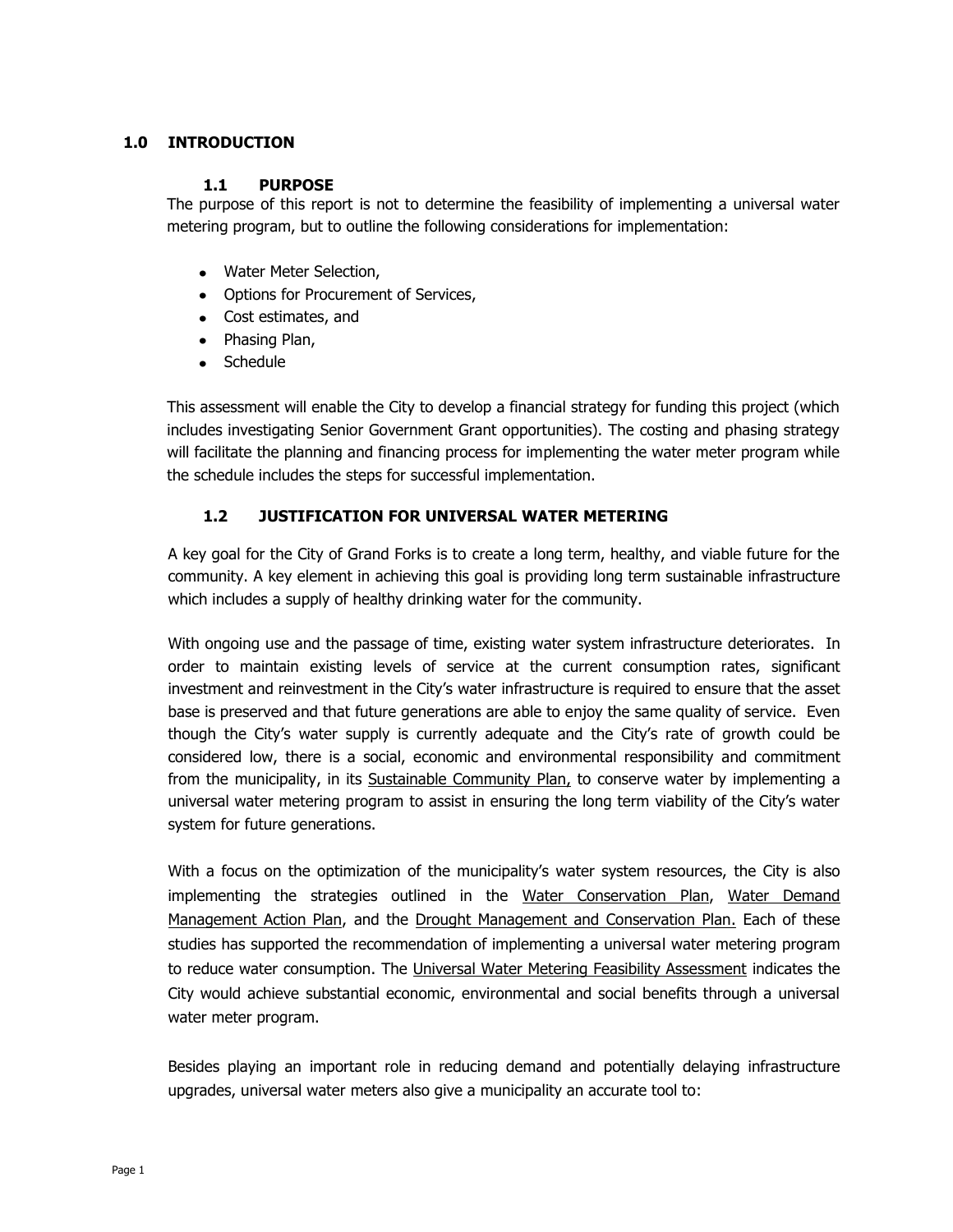- 1. predict future flows,
- 2. determine the significance of mainline leaks,
- 3. set water rate structures ensuring that there is equitable cost allocation, and
- 4. determine who to target with further conservation measures.

To maximize the reduction of water use through metering, the program's other critical elements should include public education about water conservation and its importance, along with setting appropriate rate structures.

A universal water metering program also represents an opportunity for the City to provide for stewardship and wise use of its water resources.

# <span id="page-3-0"></span>**2.0 WATER METER SELECTION CRITERIA**

The purpose of consumption meters is to accurately measure flow for the purpose of billing. It is important that the type of meters chosen is accurate, precise, easily accessible and have repeatable results.

Large consumption meters (38mm diameter and greater) are used for ICI uses (industrial, commercial, and institutional) including apartments and strata units. Small consumption meters (32mm diameter and smaller) are used for single family dwellings.

## **2.1 Types of Meters**

<span id="page-3-1"></span>There are several types of water meter in common use. Selection is based on different flow measurement methods, the type of end user, the required flow rates, and accuracy requirements. The most common for accurate record keeping and billing purposes are positive displacement meters for dwellings, and compound meters for ICI units.

| <b>Type of Meter</b>                                    | <b>Technology</b>                                                                                                                                                                       | <b>Usage</b>                                                                            | <b>Comments</b>                                                |
|---------------------------------------------------------|-----------------------------------------------------------------------------------------------------------------------------------------------------------------------------------------|-----------------------------------------------------------------------------------------|----------------------------------------------------------------|
| <b>Positive</b><br><b>Displacement</b><br>(Recommended) | Records how many times a<br>definite volume of water enters<br>a chamber, rotates, and exits<br>that chamber.                                                                           | Residential, or other low<br>flow applications that<br>require accurate<br>measurements | Highest pressure loss,<br>Most Accurate,<br>Requires low flows |
| Turbine and<br>Propeller                                | These meters have rotor blades<br>that are turned by the flowing<br>water. The rate at which the<br>blades turn is proportional to<br>the amount of water passing<br>through the meter. | Less accuracy during low<br>flow, older technology,<br>takes more space                 | Less pressure loss,<br>Less accurate on low<br>flows           |

## **Table 1 - Types of Meters**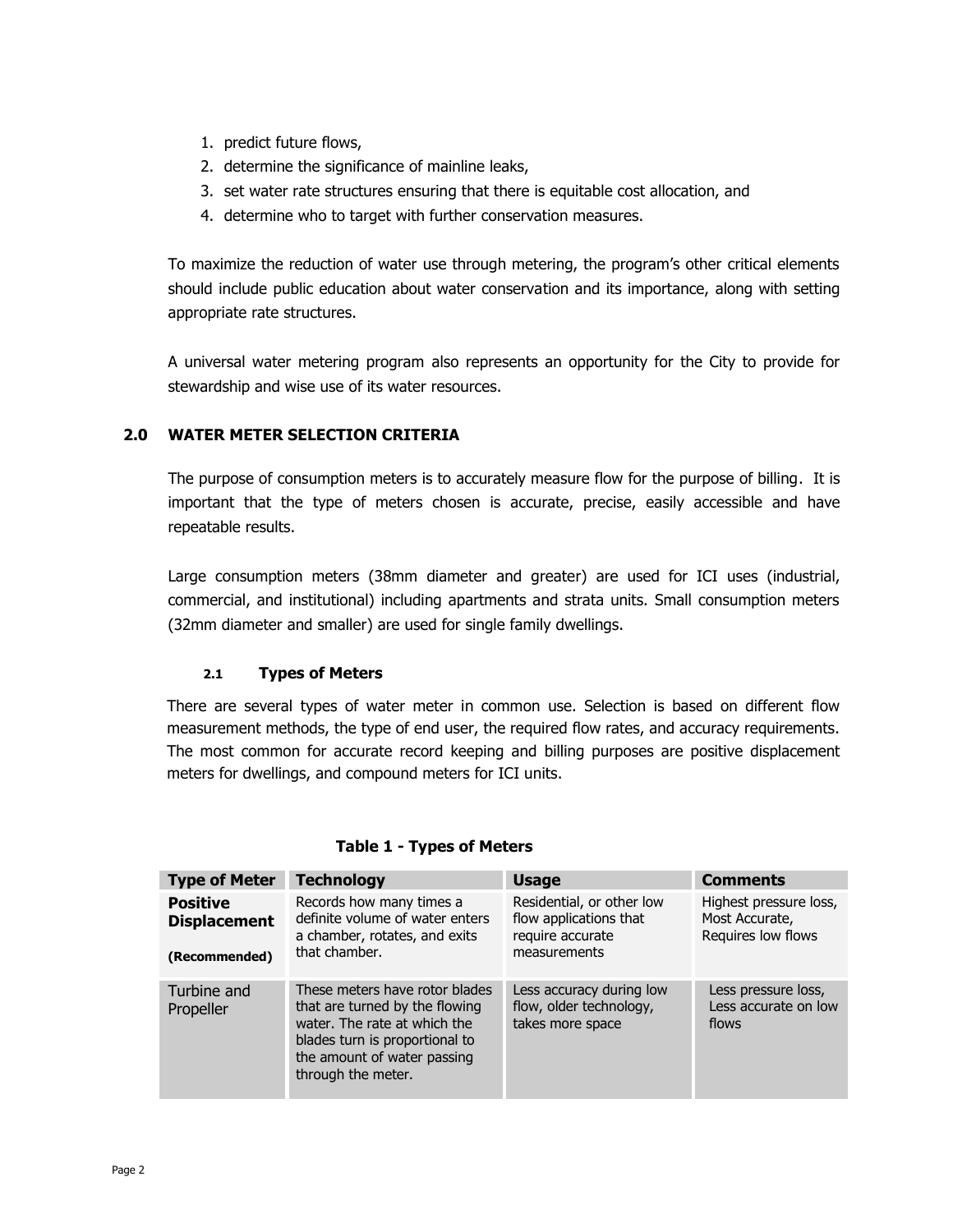| <b>Compound</b><br>(Recommended) | These meters have both a<br>positive displacement chamber<br>for smaller flows, and a turbine<br>chamber for larger flows. | Commercial, especially<br>with sprinkler systems, or<br>other highly variable flow<br>rates.                                         | Accurate on high<br>and low flows                          |
|----------------------------------|----------------------------------------------------------------------------------------------------------------------------|--------------------------------------------------------------------------------------------------------------------------------------|------------------------------------------------------------|
| Magnetic                         | Water flowing through a<br>magnetic meter creates a<br>magnetic field that is measured<br>and correlated to flow.          | Distribution, treatment or<br>pumping systems. Not<br>usually for billing<br>purposes since less<br>accuracy during very low<br>flow | Least pressure loss,<br>Less accurate on<br>very low flows |

# **2.2 Meter Reading Technologies**

<span id="page-4-0"></span>There are several technologies available for sending meter information (Meter Interface Units, MIUs) and collecting this information (Automated Meter Reading Devices, AMRs), each with its own advantages and disadvantages as noted in the following tables. Radio based systems are quickly becoming the preferred meter reading technology for many municipalities in North America.

| <b>Technology</b>        | <b>Description</b>                                                                                                                                | <b>Advantages</b>                                                                                                                                                                                                                                                                                           | <b>Disadvantages</b>                                                                                                                                                                                                                                                                            |
|--------------------------|---------------------------------------------------------------------------------------------------------------------------------------------------|-------------------------------------------------------------------------------------------------------------------------------------------------------------------------------------------------------------------------------------------------------------------------------------------------------------|-------------------------------------------------------------------------------------------------------------------------------------------------------------------------------------------------------------------------------------------------------------------------------------------------|
| Direct read              | Manually read numbers<br>on meter                                                                                                                 | Lower meter supply cost<br>Lower installation cost                                                                                                                                                                                                                                                          | Low read success rate<br>$\blacksquare$<br>Need access to meter<br>Higher labour cost<br>٠<br>Need to re-enter data<br>$\blacksquare$                                                                                                                                                           |
| Remote pulsar<br>read    | Manually read numbers<br>on outside of building                                                                                                   | ٠<br>No access to meter needed<br>Acceptable read success rate                                                                                                                                                                                                                                              | Higher supply and installation<br>٠<br>costs<br>$\blacksquare$<br>Higher maintenance of<br>remote reader<br>п<br>Manual meter reading still<br>required<br>$\blacksquare$<br>Requires periodic verification<br>between remote and actual<br>meter register volume<br>Need to re-enter data<br>п |
| Interface<br>remote read | Use a hand-held<br>interface to take<br>readings from an<br>outside location.<br>Reading is automatically<br>stored.                              | No access to meter needed<br>٠<br>High read success rate<br>Ξ<br>Encoded signal thus<br>٠<br>captured read is from the<br>meter register<br>Less labour required - more<br>٠<br>reads per day due to remote<br>reading<br>Not affected by minor flow<br>٠<br>disturbances<br>Reduced Read to Bill time<br>٠ | Higher supply and installation<br>٠<br>costs<br>$\blacksquare$<br>Higher maintenance for<br>remote reader<br>No transcription necessary                                                                                                                                                         |
| Telephone<br>read        | Meter is connected to a<br>telephone modem which<br>either calls periodically<br>with the reading, or<br>receives calls to request<br>the reading | ٠<br>No meter readers required<br>٠<br>Can program unit to profile<br>water use<br>Excellent read success rate<br>▪<br>Reduced Read to Bill time                                                                                                                                                            | п<br>Requires access to land<br>phone line<br>Higher supply costs<br>п                                                                                                                                                                                                                          |

# **Table 2 - Meter Reading Technologies**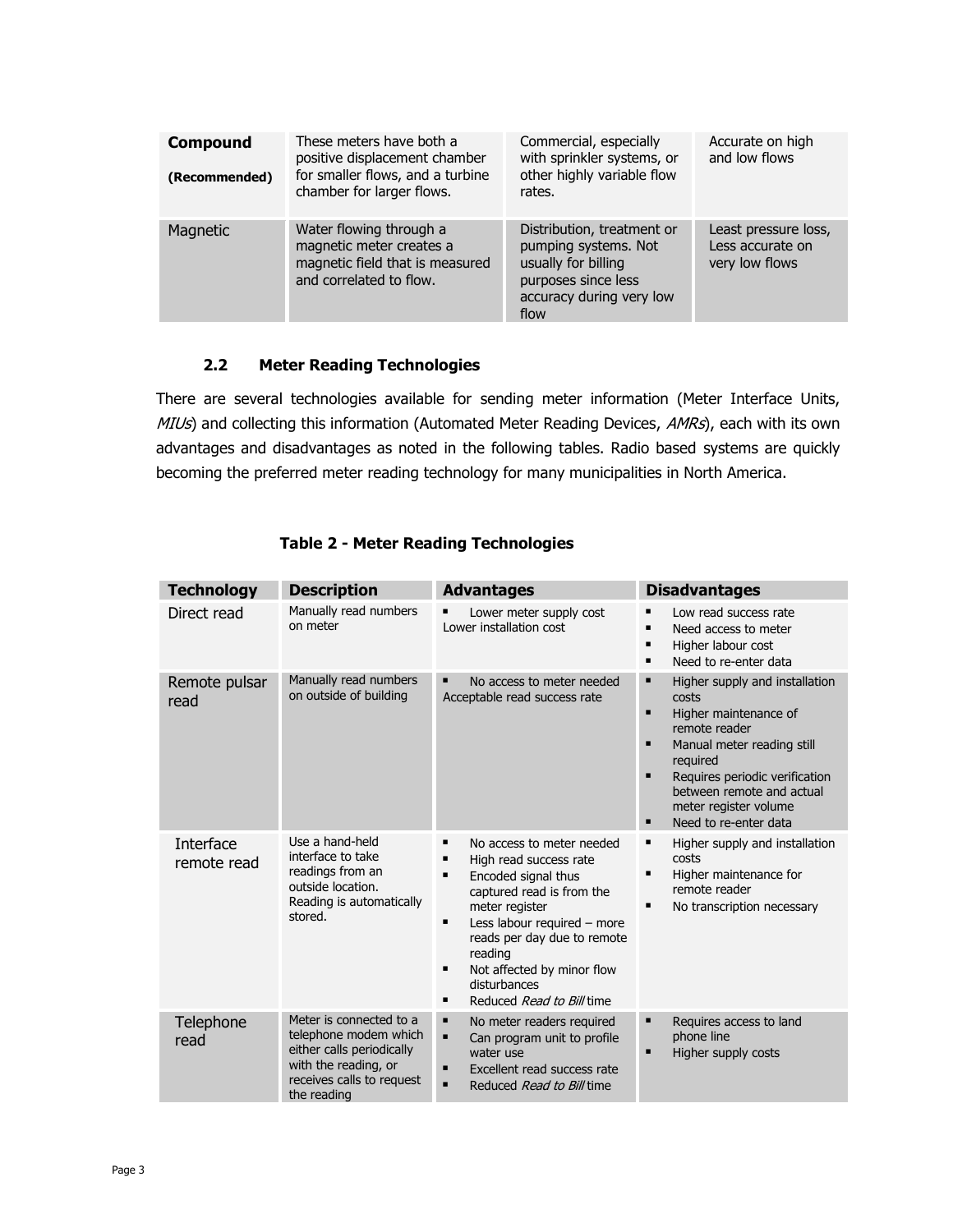| <b>Radio read</b><br>(Recommended) | Meter is connected to a<br>radio system (MIU),<br>which is activated by<br>either 1) someone<br>walking on the street, 2)<br>someone driving by (i.e.<br>mounted on a garbage<br>truck), or 3) receivers<br>placed on power poles<br>that transmit back to a<br>central location | Excellent read success rate<br>Can be fully automated with<br>٠<br>fixed area network<br>$\blacksquare$<br>Lower labour costs<br>$\blacksquare$<br>Effective leak and fraud<br>detection<br>$\blacksquare$<br>Scalable system capable of<br>reading gas and electrical<br>meters<br>Reduced Read to Bill time | Higher supply and installation<br>٠<br>costs<br>Battery replacement and<br>٠<br>disposal issues. Certain<br>models offer 20 year battery<br>lifespan<br>Large infrastructure set up<br>٠<br>costs for fixed area network |
|------------------------------------|----------------------------------------------------------------------------------------------------------------------------------------------------------------------------------------------------------------------------------------------------------------------------------|---------------------------------------------------------------------------------------------------------------------------------------------------------------------------------------------------------------------------------------------------------------------------------------------------------------|--------------------------------------------------------------------------------------------------------------------------------------------------------------------------------------------------------------------------|
|------------------------------------|----------------------------------------------------------------------------------------------------------------------------------------------------------------------------------------------------------------------------------------------------------------------------------|---------------------------------------------------------------------------------------------------------------------------------------------------------------------------------------------------------------------------------------------------------------------------------------------------------------|--------------------------------------------------------------------------------------------------------------------------------------------------------------------------------------------------------------------------|

Reference: Establishing a Metering Plan to Account for Water Use and Loss, InfraGuide Innovations and Best Practices, Potable Water, National Guide to Sustainable Municipal Infrastructure, September 2003

#### <span id="page-5-0"></span>**3.0 PUBLIC VS. PRIVATE INSTALLATION AND MAINTENANCE**

There are several methods of procurement that municipalities generally use to have meters supplied, installed, read, and maintained on a wide scale using either or both the private sector or the municipality's own resources. The tables below compare various options.

## **Table 3- Meter Purchase**

| <b>PURCHASE</b>   |                                                                                                                                                                 |                         |
|-------------------|-----------------------------------------------------------------------------------------------------------------------------------------------------------------|-------------------------|
|                   | Advantages / Disadvantages                                                                                                                                      | Comment                 |
| Private<br>Sector | Larger installation companies can supply and install<br>٠<br>and possibly give a reduced rate<br>Perception of profits going to investors<br>$\blacksquare$     | <b>Preferred Method</b> |
| Municipality      | Can tender installation so that all contractors can<br>$\blacksquare$<br>submit<br>More control over brand names and type of meters<br>$\blacksquare$<br>chosen |                         |

#### **Table 4- Meter Install**

| <b>INSTALL</b>    |                                                                                                                                                                                                                                                                             |                         |
|-------------------|-----------------------------------------------------------------------------------------------------------------------------------------------------------------------------------------------------------------------------------------------------------------------------|-------------------------|
|                   | Advantages / Disadvantages                                                                                                                                                                                                                                                  | Comment                 |
| Private<br>Sector | More resources are available<br>٠<br>Less administration for municipality<br>٠<br>Less control of installations<br>Less direct contact with public during complaints<br>п<br>Public perception that profits do not stay in the<br>п<br>community                            | <b>Preferred Method</b> |
| Municipality      | Can be more flexible<br>$\blacksquare$<br>Can handle public complaints directly<br>Investment stays in the community<br>Not enough resources<br>٠<br>More administration for municipality<br>$\blacksquare$<br>Public perception that private sector is more efficient<br>٠ |                         |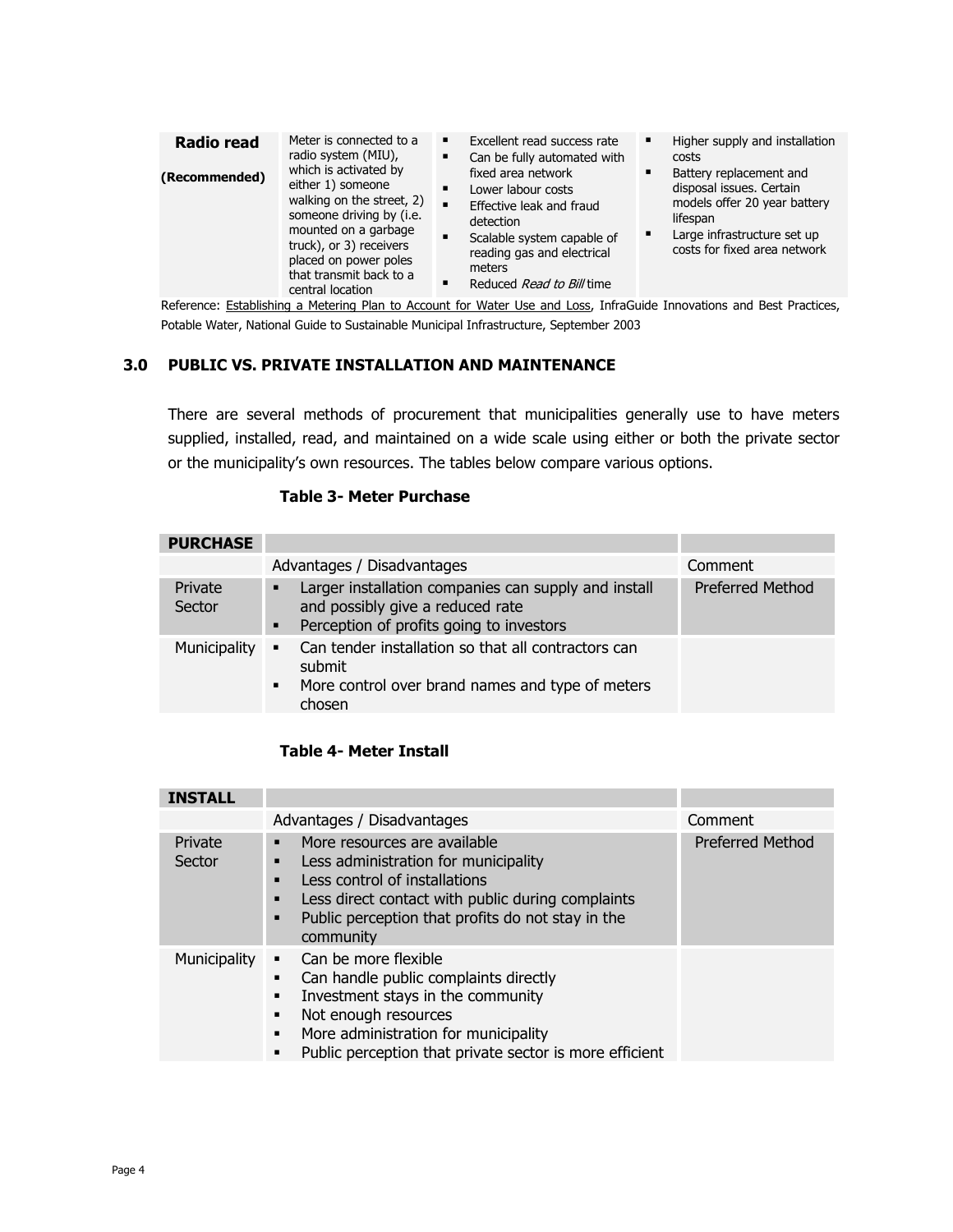## **Table 5- Meter Reading**

| <b>READING</b>    |                                                                                                                                                        |                         |
|-------------------|--------------------------------------------------------------------------------------------------------------------------------------------------------|-------------------------|
|                   | Advantages / Disadvantages                                                                                                                             | Comment                 |
| Private<br>Sector | • Loss of control for municipality<br>• Less of the municipality's resources consumed<br>• Could be combined with gas meter reading to reduce<br>costs |                         |
| Municipality      | • Chance to receive public opinions<br>Greater demand of municipality's resources<br>$\blacksquare$                                                    | <b>Preferred Method</b> |

# **Table 6- Meter Maintenance**

| <b>MAINTENANCE</b>    |                                                                                                    |                         |
|-----------------------|----------------------------------------------------------------------------------------------------|-------------------------|
|                       | Advantages / Disadvantages                                                                         | Comment                 |
| <b>Private Sector</b> | No demand on municipality's resources for<br>٠<br>calibration and replacement                      | <b>Preferred Method</b> |
| Municipality          | Can control which meters are used as<br>$\blacksquare$<br>replacement and can upgrade if necessary |                         |

# **Table 7- Billing**

| <b>BILLING</b>    |                                                                                                                                                                                        |                         |
|-------------------|----------------------------------------------------------------------------------------------------------------------------------------------------------------------------------------|-------------------------|
|                   | Advantages / Disadvantages                                                                                                                                                             | Comment                 |
| Private<br>Sector | Less paperwork and resources required for<br>٠<br>municipalities                                                                                                                       |                         |
| Municipality      | • Can add to tax bill<br>Can use water use information to target public<br>$\blacksquare$<br>education<br>This task is generally perceived as a municipality's job<br>$\blacksquare$ . | <b>Preferred Method</b> |

Based on the above, we have developed 2 options for water meter procurement which need further consideration.

# <span id="page-6-1"></span><span id="page-6-0"></span>**4.0 PROCEDURES FOR PROCUREMENT OF SERVICES**

#### **4.1 Method 1 - Request for Proposals (Recommended)**

One proven method to obtain services is to prepare a Request for Qualifications (RFQ) followed by a Request for Proposals (RFP). Once the RFQ is analyzed, 3 parties are pre-qualified and are chosen to respond to an RFP. The details of the RFP can be written to take into account the strengths and specialities of the 3 parties, leaving other generalities out such as would be required if anyone was invited to submit.

For example, an RFQ could solicit proposals from any party for any and all aspects of the installation through to on-going maintenance and billing. During the analysis of this stage, the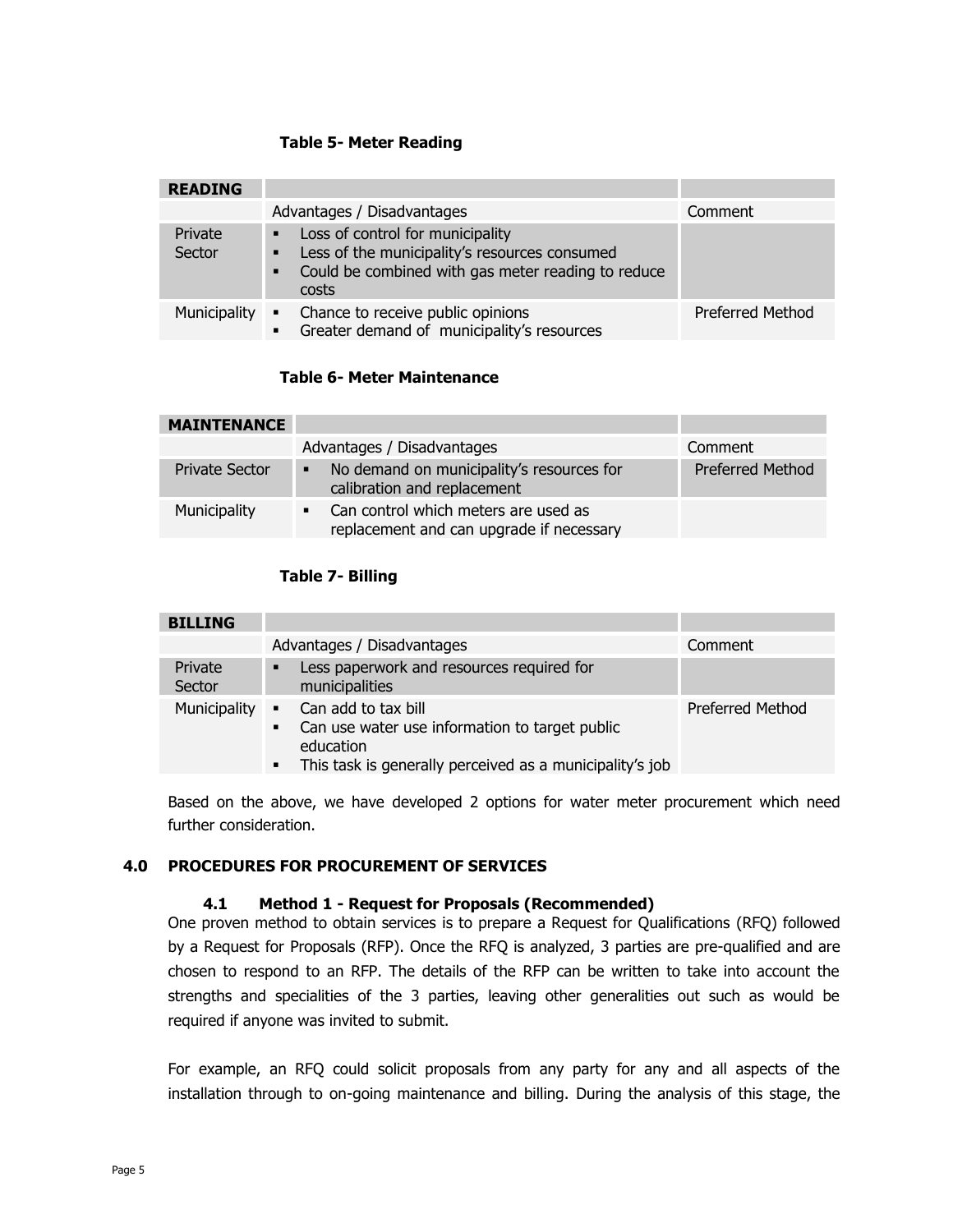municipality can decide which direction it wants to go; whether to use the private sector as much as possible, or to include the municipality's force's as much as possible. If no parties were interested in the maintenance and billing, the direction of the RFP would be geared only toward installation. If a short-listed company wants to combine water and gas meter reading together, the RFP guidelines could be broad enough to include this combination. Analysis of the RFP would be used to determine the installation and on-going costs.

Details of the sizes and types of the meters would be determined by the installation contractor, with guidelines provided by the municipality. Therefore this method is similar to a design/build project.

# **4.2 Method 2 – Tender out Detailed Specifications**

<span id="page-7-0"></span>Another method would be to do a detailed analysis of each home to determine the requirements, put it all in one package and let a contractor bid on the package. This could be done by rating each house and ICI unit, or a representative sample, in 3 pricing categories depending on the difficulty of installation. An accurate estimate for the cost of the installation could be measured by estimating the total number of each category.

Once the responses to the Request for Expressions of Interest and Qualifications are received, the city will determine what scenario is most appropriate (Method 1 or Method 2).

# <span id="page-7-1"></span>**5.0 COST ESTIMATE**

The following table outlines the budgetary cost estimates based on recent discussions with reputable contractors and suppliers. Cost comparisons were made to other communities of similar size to Grand Forks to fill in any minor data gaps. A contingency allowance was included to allow for unknown items such as service connections included the City's current database, any additional isolation valves, heat tape to prevent line or meter freezing or challenging points of entry such as crawl spaces or trailers. HST is not included in this estimate.

| <b>Description</b>                                 | <b>Unit</b> | Est.<br>Qty. | <b>Unit Price</b>  | Amount         |
|----------------------------------------------------|-------------|--------------|--------------------|----------------|
| Supply and Install Residential Water meters        |             |              |                    |                |
| (inside version)                                   | ea          | 1800         | \$520.00           | \$936,000.00   |
| Supply and Install Residential Water meters (pit)  |             |              |                    |                |
| version)                                           | ea          | 20           | \$1,100.00         | \$22,000.00    |
| Supply and Install Mobile Data Collection          |             |              |                    |                |
| System and Meter Reader                            | LS          |              | \$30,000.00        | \$30,000.00    |
| <b>Extraordinary Sized Residential Connections</b> | ea          | 25           | \$600.00           | \$15,000.00    |
| Allowance for unique Installations - plumbing      |             |              |                    |                |
| and carpentry                                      | LS          |              | \$35,000.00        | \$35,000.00    |
|                                                    |             |              | <b>Contingency</b> | \$103,800.00   |
| <b>Planning and Engineering Support</b>            |             |              | \$75,000.00        |                |
|                                                    |             |              | TOTAL              | \$1,216,800.00 |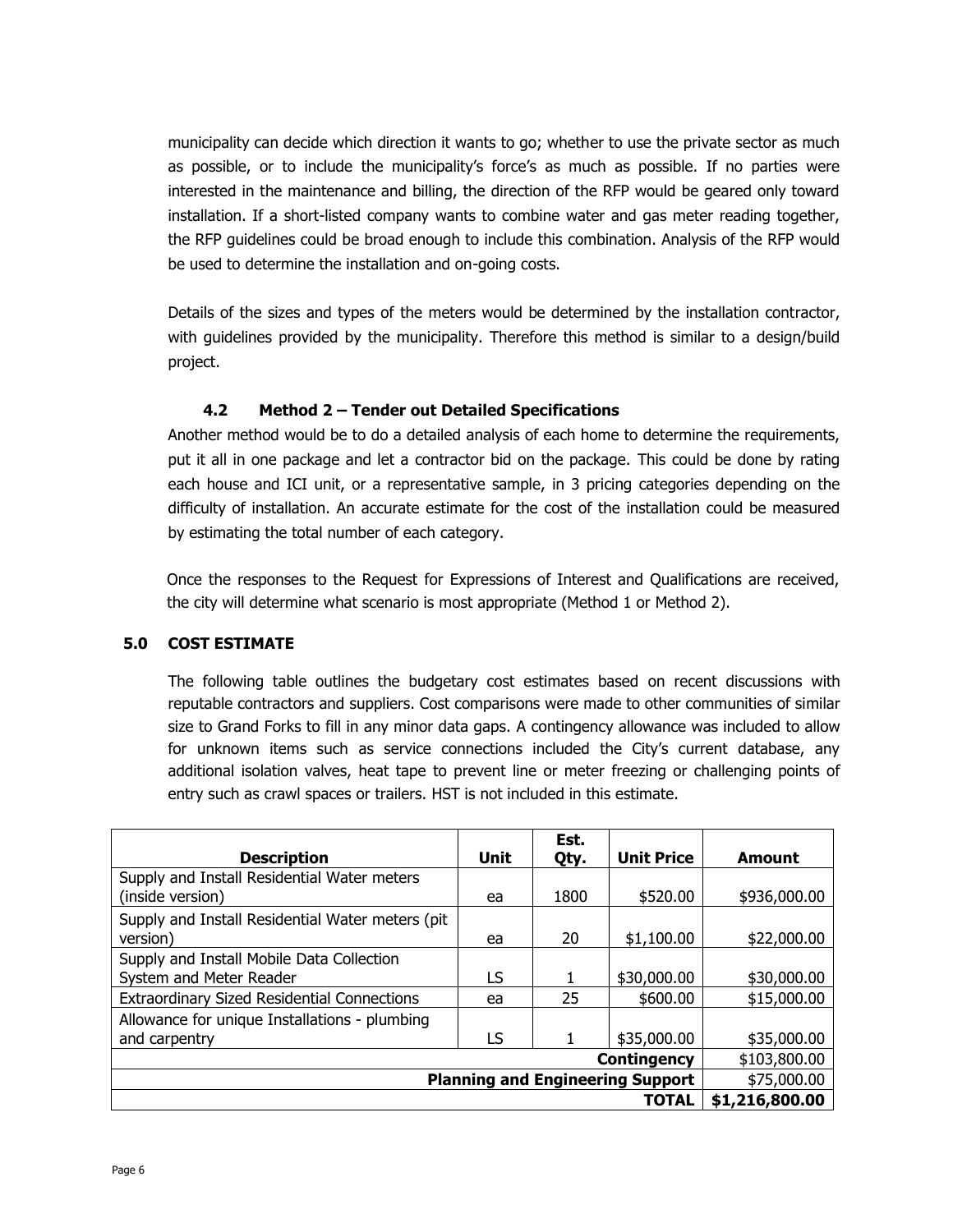# **5.1 Cost Savings**

<span id="page-8-0"></span>The implementation of a universal water metering program has been shown to reduce water consumption by approximately 25%. This decrease in water use will also result in a reduction in the annual power consumption for all well pumps. The amount of power utilized by the City for all well pumps, measured in kilowatt-hours (kW-hr) for 2010, is 1,014,217 kW-hrs.

Using a power rate of \$0.07/kW-hr, the relative annual power costs for 2010 are approximately:

 $\bullet$  1,014,217 kW-hrs x \$0.07/kW-hr: \$71,000 per year

Assuming a 25% reduction in the water use, it is reasonable to expect a 25% reduction in the amount power utilized by the well pumps. A 25% reduction in water use in 2010 could have resulted in a savings to the City of \$17,750, and 253,555 kW-hr of power. The relationship between kW-hr and kg's of  $CO<sub>2</sub>e$  emissions is 45.7 kW-hr per 1 kg of CO2e. Using this relationship, a 25% reduction in water use would result in a decrease of approximately 5,550 kg of  $CO<sub>2</sub>e$  emissions.

## <span id="page-8-1"></span>**6.0 PHASING AND SCHEDULE**

Due to time and financial constraints, this project will proceed in phases over the next three years. Since almost all installations will be indoors, there are no seasonal restrictions on scheduling. Based on level of service as outlined by Figure 7.1 in the City's Sustainable Community Plan, the project could be phased as follows:

- Phase 1 (2011) Areas serviced by the Sanitary and Water Utilities, approximately 800 residential meters
- Phase 2 (2012) Areas serviced by the Sanitary and Water Utilities, approximately 600 residential meters
- $\bullet$ Phase 3 (2013) – Areas serviced by only by the Water utility, approximately 400 residential meters

A sketch of the phasing plan is located below in **Figure 1**.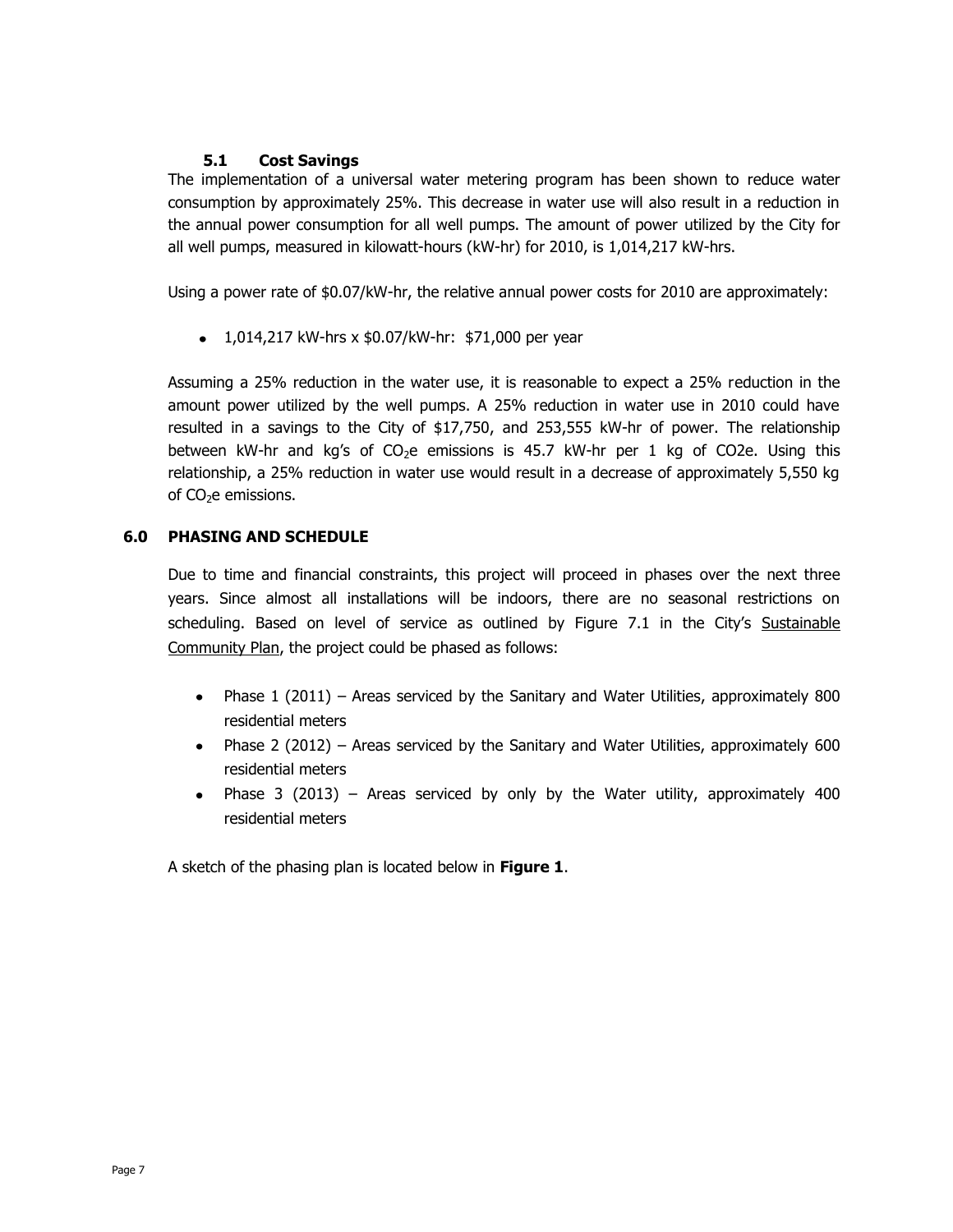

The following table outlines the budgetary cost estimates for a phased approach.

|                                                                      |             | Est. |                   |              |
|----------------------------------------------------------------------|-------------|------|-------------------|--------------|
| <b>Phase 1 - Description</b>                                         | Unit        | Qty. | <b>Unit Price</b> | Amount       |
| Supply and Install Residential Water meters<br>(inside version)      | ea          | 800  | \$520.00          | \$416,000.00 |
| Supply and Install Residential Water meters (pit<br>version)         | ea          | 5    | \$1,100.00        | \$5,500.00   |
| Supply and Install Mobile Data Collection<br>System and Meter Reader | LS          |      | \$30,000.00       | \$30,000.00  |
| <b>Extraordinary Sized Residential Connections</b>                   | ea          | 10   | \$600.00          | \$6,000.00   |
| Allowance for unique Installations - plumbing<br>and carpentry       | LS          | 0.4  | \$35,000.00       | \$14,000.00  |
|                                                                      |             |      | Contingency       | \$47,150.00  |
| <b>Planning and Engineering Support</b>                              | \$40,000.00 |      |                   |              |
|                                                                      |             |      | TOTAL             | \$558,650.00 |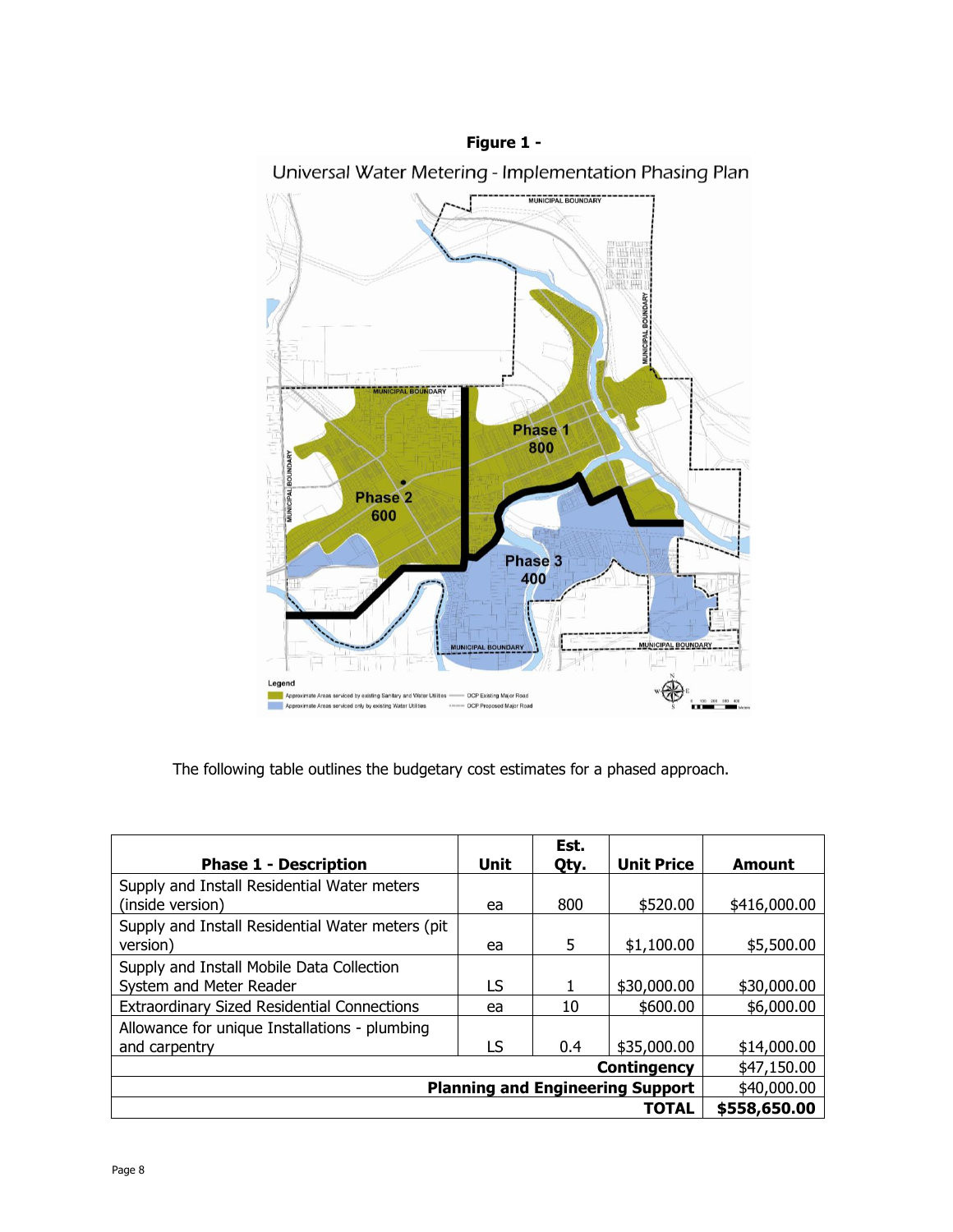| <b>Phase 2 - Description</b>                                         | <b>Unit</b>  | Est.<br>Qty. | <b>Unit Price</b> | Amount       |
|----------------------------------------------------------------------|--------------|--------------|-------------------|--------------|
| Supply and Install Residential Water meters<br>(inside version)      | ea           | 600          | \$520.00          | \$312,000.00 |
| Supply and Install Residential Water meters (pit<br>version)         | ea           | 5            | \$1,100.00        | \$5,500.00   |
| Supply and Install Mobile Data Collection<br>System and Meter Reader | LS           | 0            | \$30,000.00       | \$0.00       |
| <b>Extraordinary Sized Residential Connections</b>                   | ea           | 10           | \$600.00          | \$6,000.00   |
| Allowance for unique Installations - plumbing<br>and carpentry       | LS           | 0.3          | \$35,000.00       | \$10,500.00  |
| <b>Contingency</b>                                                   |              |              |                   | \$33,400.00  |
| <b>Planning and Engineering Support</b>                              |              |              |                   | \$25,000.00  |
|                                                                      | \$392,400.00 |              |                   |              |

|                                                    |              | Est. |                   |               |
|----------------------------------------------------|--------------|------|-------------------|---------------|
| <b>Phase 3 - Description</b>                       | Unit         | Qty. | <b>Unit Price</b> | <b>Amount</b> |
| Supply and Install Residential Water meters        |              |      |                   |               |
| (inside version)                                   | ea           | 400  | \$520.00          | \$208,000.00  |
| Supply and Install Residential Water meters (pit)  |              |      |                   |               |
| version)                                           | ea           | 10   | \$1,100.00        | \$11,000.00   |
| Supply and Install Mobile Data Collection          |              |      |                   |               |
| System and Meter Reader                            | LS           | 0    | \$30,000.00       | \$0.00        |
| <b>Extraordinary Sized Residential Connections</b> | ea           | 5    | \$600.00          | \$3,000.00    |
| Allowance for unique Installations - plumbing      |              |      |                   |               |
| and carpentry                                      | LS           | 0.3  | \$35,000.00       | \$10,500.00   |
|                                                    | \$23,250.00  |      |                   |               |
| <b>Planning and Engineering Support</b>            | \$10,000.00  |      |                   |               |
|                                                    | \$265,750.00 |      |                   |               |

The following schedule for either the complete installation or a phased approach will allow for a timely implementation schedule.

| Investigate Senior Government Grant opportunities     |  |  |
|-------------------------------------------------------|--|--|
| Water Meter (Conservation) Communications & Education |  |  |
| Program                                               |  |  |
| Implement a Financial and Procurement Strategy        |  |  |
| <b>Public Information Sessions</b>                    |  |  |
| Issue a Request for Qualifications                    |  |  |
| Request for Proposals                                 |  |  |
| Award project                                         |  |  |
| Initiate New Water Tracking Process                   |  |  |
| Completion of Commercial Installations (if any)       |  |  |
| Completion of Residential Installations               |  |  |
| Investigate New Utility Rates and Mock Billing        |  |  |
|                                                       |  |  |